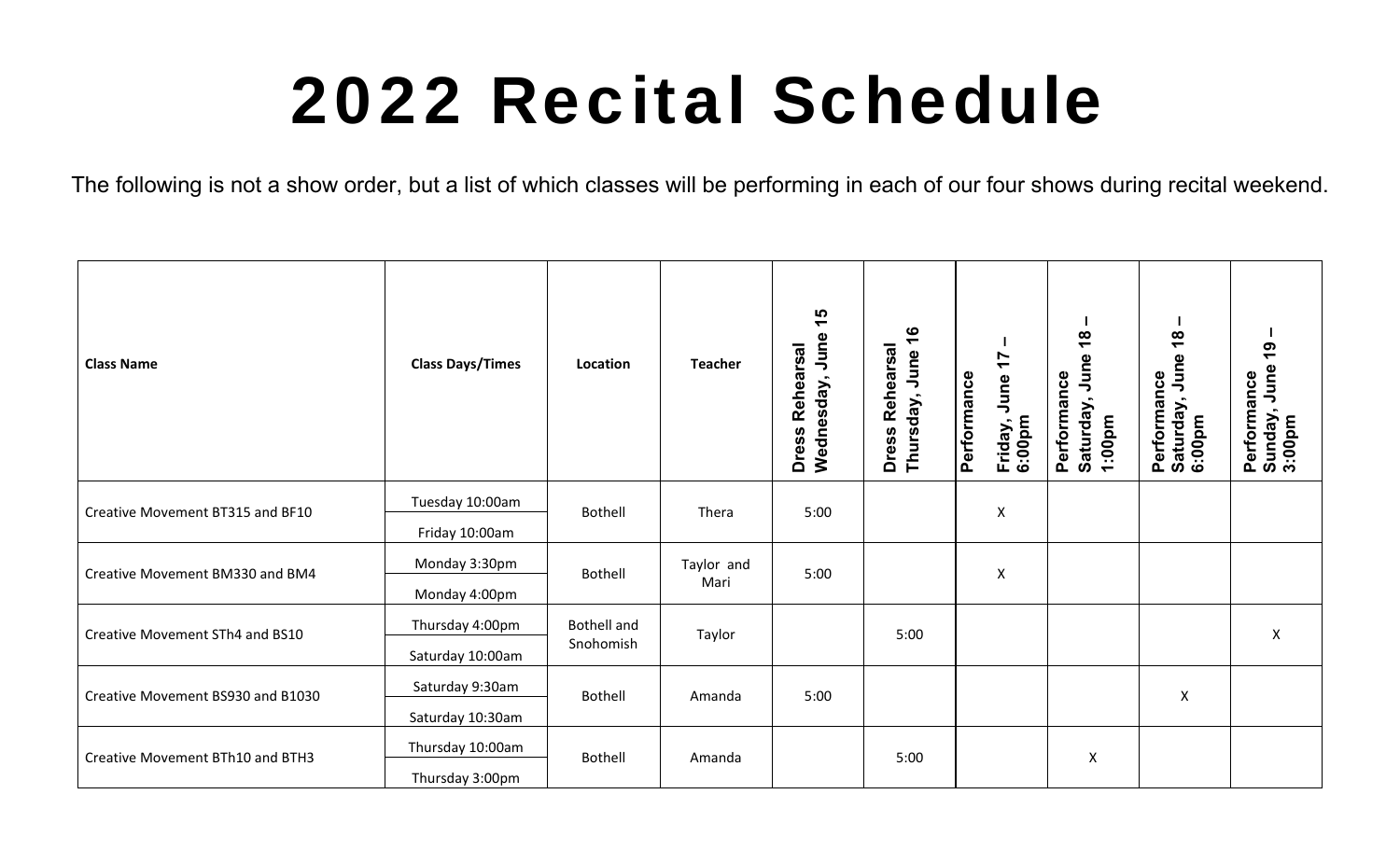| Creative Movement BW10 and BW315 | Wednesday 10:00am                  | Bothell       | Amanda   |      | 5:00 |                |                    |              | $\mathsf{X}$ |
|----------------------------------|------------------------------------|---------------|----------|------|------|----------------|--------------------|--------------|--------------|
|                                  | Wednesday 3:15pm                   |               |          |      |      |                |                    |              |              |
| Creative Movement SW4 and SS930  | Wednesday 4:00pm                   | Snohomish     | Mari     |      | 5:00 |                | $\mathsf{X}$       |              |              |
|                                  | Saturday 10:15am                   |               |          |      |      |                |                    | X<br>X       |              |
| PreBallet OW4 and OT430          | Tuesday 4:30pm                     | <b>ONLINE</b> | Megan S. | 5:00 |      | X              |                    |              |              |
|                                  | Wednesday 4:00pm                   |               |          |      |      |                |                    |              |              |
| PreBallet/Tap BF430              | Friday 4:30pm                      | Bothell       | Heather  |      | 5:00 |                | $\mathsf{X}$       |              |              |
| PreBallet/Tap BM430              | Monday 4:30pm                      | Bothell       | Taylor   |      | 5:00 |                | $\mathsf{X}$       |              |              |
| PreBallet/Tap BM530              | Monday 5:30pm                      | Bothell       | Taylor   | 5:00 |      | X              |                    |              |              |
| PreBallet/Tap BS1045             | Saturday 10:45am                   | Bothell       | Taylor   |      | 5:00 |                | $\mathsf{X}$       |              |              |
| PreBallet/Tap BS1130             | Saturday 11:30am                   | Bothell       | Amanda   |      | 5:00 |                | $\pmb{\mathsf{X}}$ |              |              |
| PreBallet/Tap BS1230             | Saturday 12:30pm                   | Bothell       | Amanda   | 5:00 |      |                |                    |              |              |
| PreBallet/Tap BT415              | Tuesday 4:15pm                     | Bothell       | Thera    | 5:00 |      | X              |                    |              |              |
| PreBallet/Tap BTh4 and BTh515    | Thursday 4:00pm                    | Bothell       | Amanda   |      |      |                |                    |              |              |
|                                  | Thursday 5:15pm                    |               |          | 5:00 |      |                |                    |              |              |
| PreBallet/Tap BW3                | Wednesday 3:00pm                   | Bothell       | Taylor   |      | 5:00 |                |                    |              | $\mathsf{X}$ |
| PreBallet/Tap BW415              | Wednesday 4:15pm                   | Bothell       | Amanda   |      | 5:00 |                |                    |              | $\mathsf{X}$ |
| PreBallet/Tap SS1030             | Saturday 10:30am                   | Snohomish     | Mari     |      | 5:00 |                |                    |              | X            |
| PreBallet/Tap STh5               | Thursday 5:00pm                    | Snohomish     | Taylor   |      | 5:00 |                |                    |              | $\mathsf{X}$ |
| Ballet I BM6                     | Monday 6:00pm                      | Bothell       | Mari     | 7:00 |      | X              |                    |              |              |
| Ballet I BS12                    | Saturday 12:00pm                   | Bothell       | Taylor   | 5:00 |      | $\pmb{\times}$ |                    |              |              |
| Ballet I BTh4 and BTh5           | Thursday 4:00pm<br>Thursday 5:00pm | Bothell       | Mari     |      | 7:00 |                | $\pmb{\mathsf{X}}$ |              |              |
| Ballet I BW4                     | Wednesday 4:00pm                   | Bothell       | Taylor   | 5:00 |      |                |                    | $\mathsf{X}$ |              |
| Ballet I OW5 S4                  | Wednesday 5:00pm                   | ONLINE        | Megan S. | 5:00 |      |                |                    | X            |              |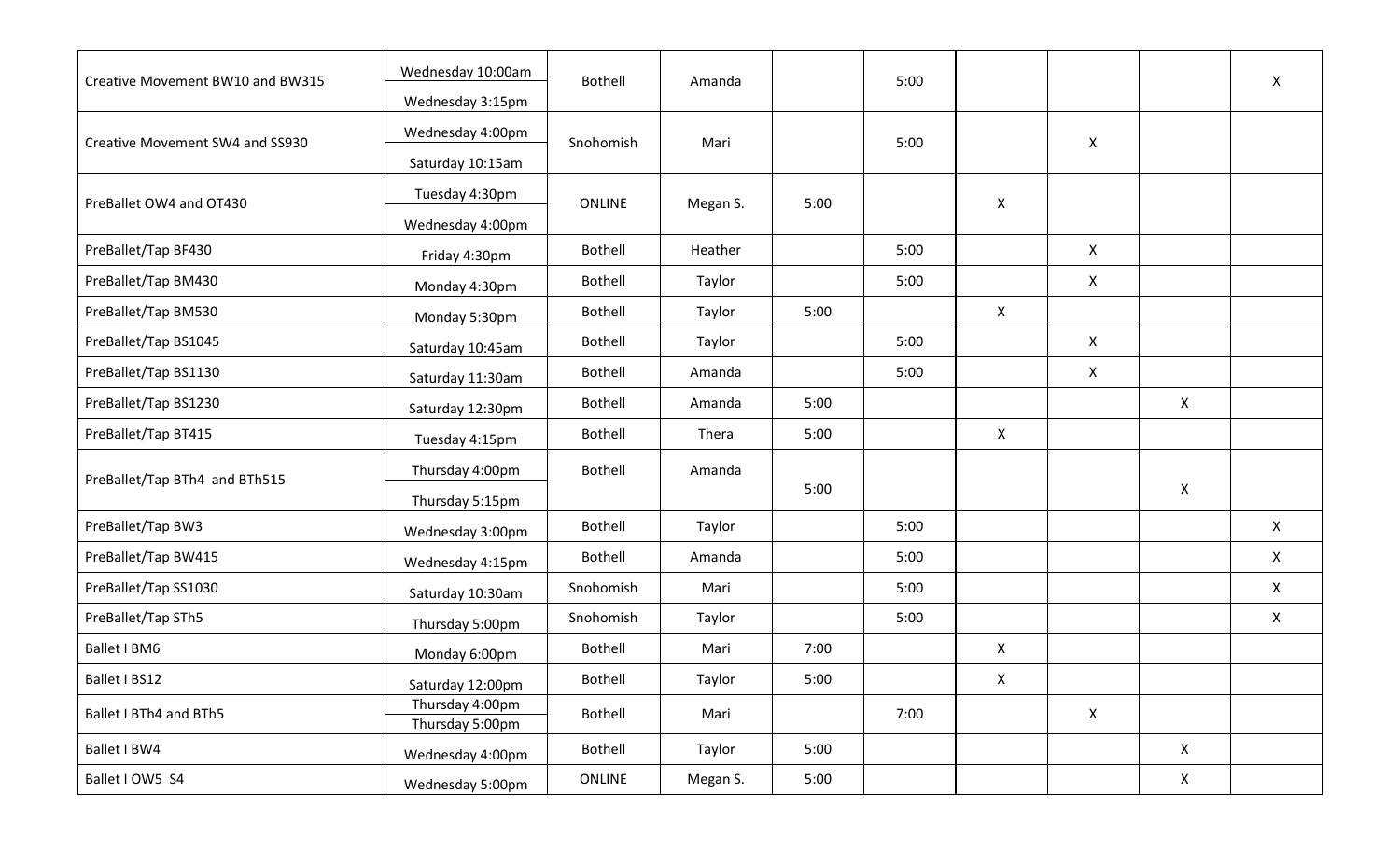| Ballet I ST5 and STh445                                 | Tuesday 5:00pm                    | Snohomish                       | Meghan V. |      | 7:00 |                    |              |              | $\mathsf{X}$              |
|---------------------------------------------------------|-----------------------------------|---------------------------------|-----------|------|------|--------------------|--------------|--------------|---------------------------|
|                                                         | Thursday 4:45pm                   |                                 |           |      |      |                    |              |              |                           |
| Ballet I SW5                                            | Wednesday 5:00pm                  | Snohomish                       | Mari      |      | 5:00 |                    |              |              | $\mathsf{X}$              |
| Ballet II BM445                                         | Monday 4:45pm                     | Bothell                         | Mari      |      | 7:00 |                    | $\mathsf{X}$ |              | $\mathsf{X}$              |
| Ballet II BTh615                                        | Thursday 6:15pm                   | Bothell                         | Amanda    | 7:00 |      | X                  |              | X            |                           |
| <b>Ballet II BW5</b>                                    | Wednesday 5:00pm                  | Bothell                         | Taylor    | 7:00 |      | X                  |              | X            |                           |
| Ballet II ST6                                           | Tuesday 6:00pm                    | Snohomish                       | Meghan V. |      | 7:00 |                    | $\mathsf{X}$ |              | $\mathsf{X}$              |
| Ballet III BT430                                        | Tuesday 4:30pm                    | Bothell                         | Mari      | 7:00 |      | X                  |              | X            |                           |
| Ballet IV BT6 and Upper Level Ballets SW6 and<br>SS1130 | COMBINED                          | <b>Bothell and</b><br>Snohomish | Mari      | 5:00 |      | $\mathsf{X}$       | $\mathsf{X}$ |              |                           |
| Ballet V BT730                                          | Tuesday 7:30pm                    | Bothell                         | Mari      |      | 7:00 |                    | $\mathsf{X}$ |              | $\mathsf{X}$              |
| PrePointe BTh730                                        | Thursday 7:30pm                   | Bothell                         | Amanda    | 7:00 |      | $\mathsf{X}$       |              | X            |                           |
| Beg Pointe BTh6                                         | Thursday 6:00pm                   | Bothell                         | Mari      |      | 7:00 |                    | $\mathsf{X}$ |              | $\mathsf{X}$              |
| Int/Adv Pointe BTh730 and SS1                           | Thursday 7:30pm                   | Bothell                         | Mari      |      | 7:00 |                    | X            |              | $\boldsymbol{\mathsf{X}}$ |
|                                                         | Saturday 1:00pm                   |                                 |           |      |      |                    |              |              |                           |
| Contemporary II SF530                                   | Friday 5:30pm                     | Snohomish                       | Meghan V. |      | 7:00 |                    | $\mathsf{X}$ |              | $\mathsf{X}$              |
| Contemporary II/III BT615                               | Tuesday 6:15pm                    | Bothell                         | Thera     | 7:00 |      | $\mathsf{X}$       |              | $\mathsf{X}$ |                           |
| Contemporary V SW730                                    | Wednesday 7:30pm                  | Snohomish                       | Mari      |      | 7:00 |                    | $\mathsf{X}$ |              | $\pmb{\mathsf{X}}$        |
| Teen/Adult Contemporary BW615                           | Wednesday 6:15pm                  | Bothell                         | Meghan V. | 7:00 |      | X                  |              | X            |                           |
| Hip Hop II/III BT730                                    | Tuesday 7:30pm                    | Bothell                         | Thera     |      | 5:00 |                    | $\mathsf{X}$ |              | $\sf X$                   |
| Hip Hop II/III STh715                                   | Thursday 7:15pm                   | Snohomish                       | Taylor    | 5:00 |      | $\mathsf{X}$       |              | X            |                           |
| Jazz I BS1                                              | Saturday 1:00pm                   | Bothell                         | Taylor    | 7:00 |      | $\pmb{\mathsf{X}}$ |              |              |                           |
| Jazz I BT515                                            | Tuesday 5:15pm                    | <b>Bothell</b>                  | Thera     |      | 7:00 |                    | $\mathsf{X}$ |              |                           |
| Jazz I BW515 and SF430                                  | Wednesday 5:15pm<br>Friday 4:30pm | <b>Bothell and</b><br>Snohomish | Meghan V. | 5:00 |      |                    |              | X            |                           |